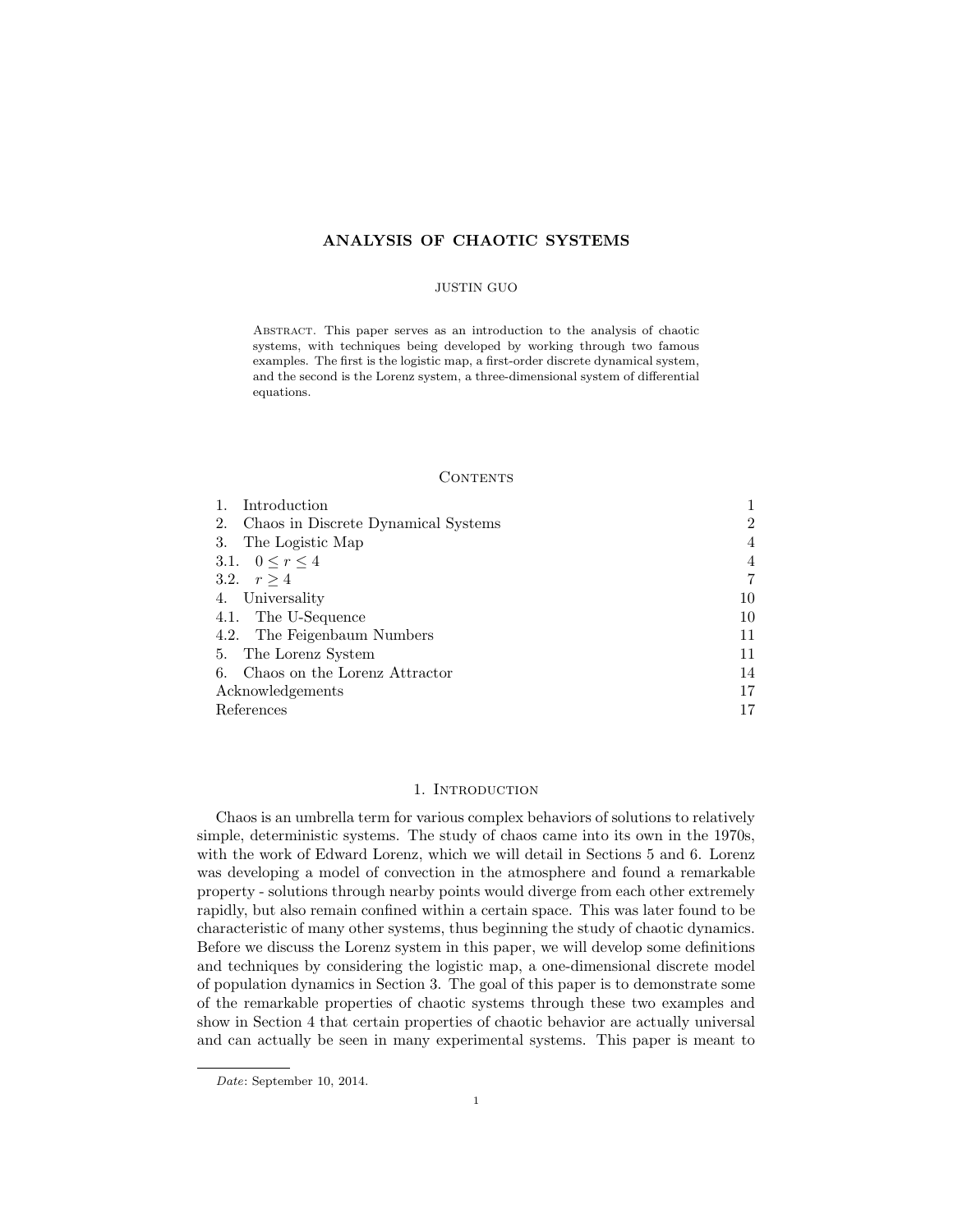

Figure 1. An Example of Graphical Iteration

give the reader only a flavor of the subject. A more complete treatment of chaotic systems can be found in the references.

## 2. Chaos in Discrete Dynamical Systems

**Definition 2.1.** 1) Let  $x \in \mathbb{R}$  and  $f : \mathbb{R} \to \mathbb{R}$  be a function that is  $C^{\infty}$ . A first-order discrete dynamical system is a map of the form:

$$
x_{n+1} = f(x_n)
$$

2) The *orbit* of x is the sequence

$$
x_0 = x, x_1 = f(x), \dots, x_n = f^n(x), \dots
$$

- 3) We call  $x_0$  a *fixed point* if  $f(x_0) = x_0$ .
- 4) We call  $x_0$  a periodic point of period n if  $f^n(x_0) = x_0$ .

Figure 1 depicts the *graphical iteration* technique of visualizing orbits. If  $x_0$  is an initial condition, we first start from the point  $(x_0, x_0)$  on the line  $y = x$  and move vertically to intersect f at the point  $(x_0, x_1)$ . Then, move horizontally to  $(x_1, x_1)$ . Continuing in this manner, we can find the entire orbit.

**Definition 2.2.** Let  $x_0 \in \mathbb{R}$  be a fixed point of f. If there is a neighborhood U of  $x_0$  such that if  $y \in U$ ,  $f^{n}(y) \in U$  for all n and  $\lim_{n \to \infty} f^{n}(y) = x_0$ , then  $x_0$  is stable. If for all  $y \in U \setminus \{x_0\}$ ,  $f^n(y)$  leaves U for some n, then  $x_0$  is unstable.

The following proposition gives a simple test to determine the nature of the fixed points.

**Proposition 2.3.** Let  $x_0$  be a fixed point for f. Then:

- 1)  $x_0$  is stable if  $|f'(x_0)| < 1$ .
- 2)  $x_0$  is unstable if  $|f'(x_0)| > 1$ .

*Proof.* 1) Let  $|f'(x_0)| = v < 1$ . Choose K such that  $v < K < 1$ . Since f' is continuous, there exists  $\delta > 0$  such that  $|f'(x)| < K$  for all  $x \in [x_0 - \delta, x_0 + \delta]$ . By the mean value theorem, for any  $x \in [x_0 - \delta, x_0 + \delta]$ , we have

> $f(x) - f(x_0)$  $\frac{x}{x-x_0} = \frac{f(x)-x_0}{x-x_0}$  $\frac{(x)-x_0}{x-x_0} = f'(c)$  for some c between x and x<sub>0</sub>.

Therefore, we have  $|f(x) - x_0| < K|x - x_0| < |x - x_0|$  and by iteration, we find that  $|f^n(x) - x_0| < K^n |x - x_0|$  so we have  $\lim_{n \to \infty} f^n(x) = x_0$ . The proof of (2) is  $\sum_{n=1}^{\infty}$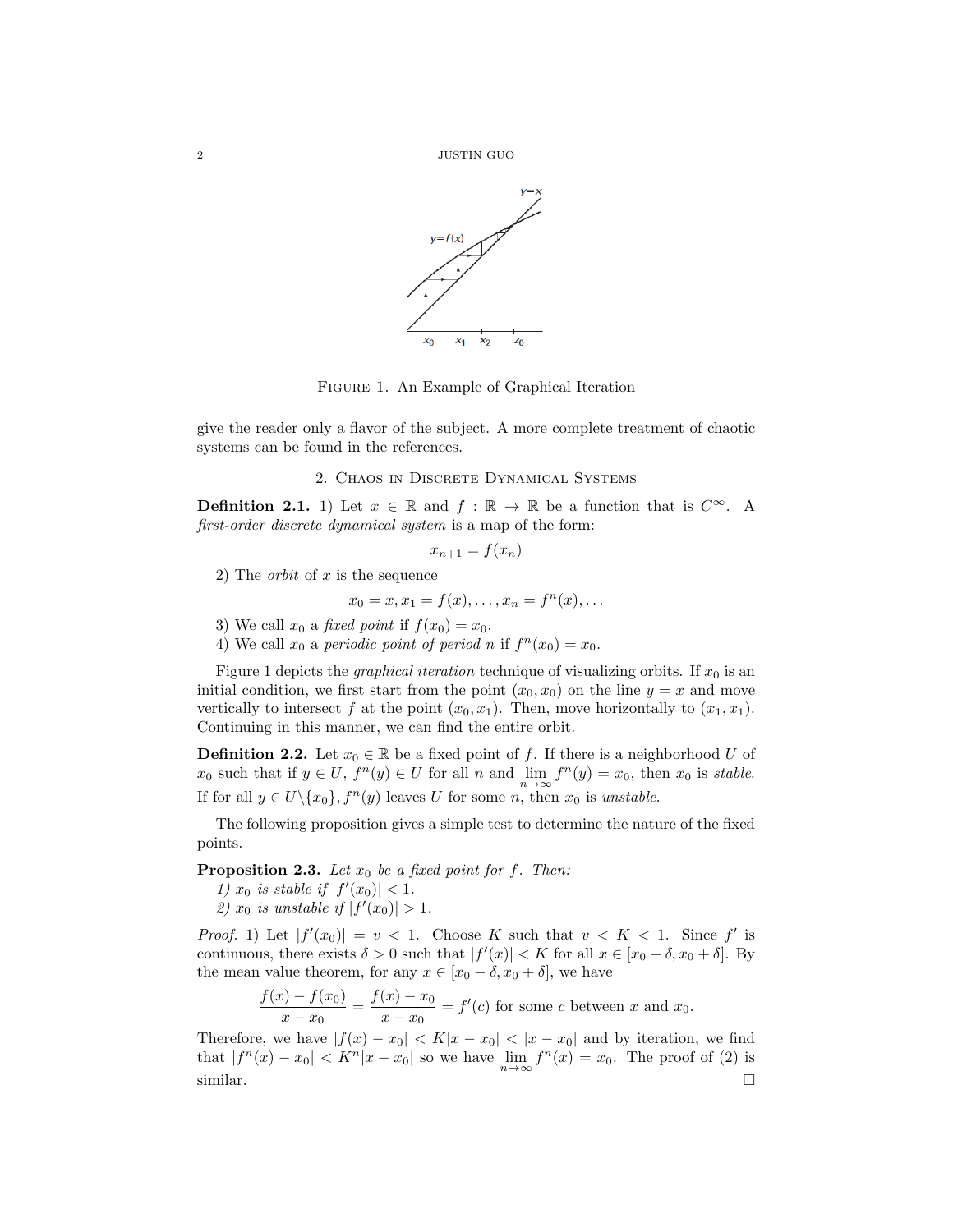

Figure 2. First, Second and Third Iterate of the Tent Map

**Definition 2.4.**  $|f'(x_0)|$  is called the *stability coefficient* of  $x_0$ .

Next, we will define what it means to act chaotically. For simplicity, we will restrict the domain of  $f$  to act on an interval of  $\mathbb{R}$ .

**Definition 2.5.** Let f be a map from an interval  $I = [a, b]$  to itself. f is *chaotic* if:

1) Periodic points of f are dense in I.

2) (Transitivity) Given any two open subintervals  $U_1$  and  $U_2$  in I, there is a point  $x_0 \in U_1$  and an  $n > 0$  such that  $f^n(x_0) \in U_2$ .

3) (Sensitive Dependence on Initial Conditions) There exists a sensitivity constant, which we we will denote as  $\beta > 0$ , such that for any  $x_0 \in I$  and any open interval U about  $x_0$ , there is some  $y_0 \in U$  and  $n > 0$  such that  $|f^n(x_0) - f^n(y_0)| > \beta$ .

Proposition 2.6. A dense orbit implies transitivity.

Proof. Such an orbit will visit any open subinterval.

$$
\Box
$$

**Example 2.7.** The tent map  $T : [0, 1] \rightarrow [0, 1]$  is a piecewise linear map given by

$$
T(x) = \begin{cases} 2x & \text{if } 0 \le x < \frac{1}{2} \\ -2x + 2 & \text{if } \frac{1}{2} \le x \le 1 \end{cases}
$$

The plot of T, under n compositions with itself, consists of  $2<sup>n</sup>$  lines alternating between slopes of 2 and −2. See Figure 2.

**Proposition 2.8.**  $T$  is chaotic on  $[0, 1]$ .

*Proof.* 1) (Density of Periodic Solutions)  $T^n$  maps each interval  $\left[\frac{k}{2^n}, \frac{k+1}{2^n}\right]$  to  $[0, 1]$ for  $k = 0, 1, \ldots, 2<sup>n</sup> - 1$ . Therefore,  $T<sup>n</sup>$  intersects the line  $y = x$  once in each interval (this can easily be verified in Figure 2). As a result, each interval contains a fixed point of  $T<sup>n</sup>$  or equivalently, a periodic point of T of period n. Therefore, periodic points of  $T$  are dense in [0, 1].

2) (Transitivity) Let  $U_1$  and  $U_2$  be open subintervals of [0, 1]. For n sufficiently large and for some k,  $U_1$  contains an interval of the form  $\left[\frac{k}{2^n}, \frac{k+1}{2^n}\right]$ . Therefore,  $T^n$ maps  $U_1$  to [0, 1] which contains  $U_2$ .

3) (Sensitive Dependence on Initial Conditions) Let  $x_0 \in [0,1]$ . We will show that a sensitivity constant  $\beta = \frac{1}{2}$  works. As in (2), any open interval U about  $x_0$  is mapped by  $T^n$  to [0, 1] for some sufficiently large n. Therefore, there exists  $y_0 \in U$ such that  $|f^n(x_0) - f^n(y_0)| \geq \frac{1}{2}$  $\frac{1}{2} = \beta$ .

Definition 2.9. Let a discrete dynamic system depend on a parameter c. A bifurcation occurs when there is a "significant" change in the orbits of the system as c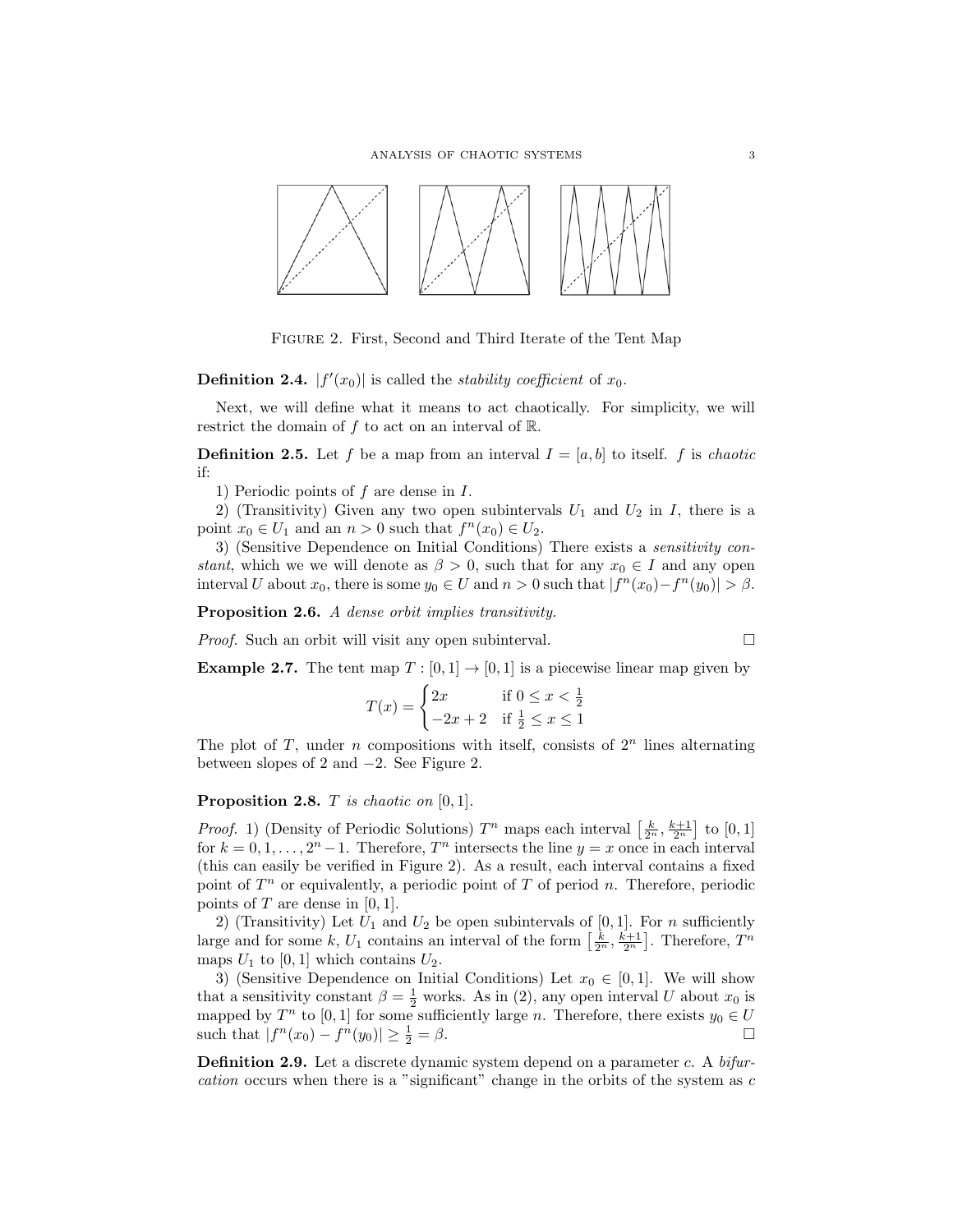varies. This informal definition will suffice for the purposes of this paper. Specific types of bifurcations will be described in greater detail when they arise.

**Example 2.10.** Let  $f_c(x) = x^2 + c$ . Solving  $x^2 + c = x$  to find the fixed points vields the solutions  $x_{\pm} = \frac{1 \pm \sqrt{1-4c}}{2}$ . Hence, there are no fixed points if  $c > \frac{1}{4}$ , one fixed point when  $c = \frac{1}{4}$  and two fixed points when  $c < \frac{1}{4}$ .  $c = \frac{1}{4}$  is called a *saddle*node or tangent bifurcation because two fixed points coincide and then annihilate each other.

## 3. The Logistic Map

The logistic population model is often used as an example in the study of ordinary differential equations and one that is simple to solve explicitly. Alternatively, we can consider how populations change from generation to generation. As we will show, the discretized form of the logistic equation displays much more complex behavior than its continuous analogue.

**Definition 3.1.** The *logistic map* is given by:

$$
f(x_n) = x_{n+1} = rx_n(1 - x_n)
$$

where  $r \geq 0$  is a parameter that captures the growth rate of the population. We will investigate how the behavior of this system changes as  $r$  is varied.

3.1.  $0 \le r \le 4$ .

**Proposition 3.2.** For  $0 \le r \le 4$ , the logistic map sends [0, 1] to itself.

*Proof.* In [0, 1], the logistic equation attains maximum  $\frac{r}{4}$  at  $x = \frac{1}{2}$ . If  $0 \le r \le 4$ , for any initial condition  $x_0 \in [0, 1], x_n \in [0, 1]$  for all n.

First, we will find the fixed points of f.

**Proposition 3.3.** For  $r < 1$ , 0 is the only fixed point and it is stable for  $r < 1$  and unstable for  $r > 1$ . For  $r > 1$ , there is an additional fixed point  $x = 1 - \frac{1}{r}$  that is stable for  $1 < r < 3$  and unstable for  $r > 3$ .

*Proof.* Solving  $rx(1-x) = x$  to find the fixed points yields  $x_1 = 0$  or  $x_2 = 1 - \frac{1}{r}$ . The latter is inside [0, 1] for  $r \ge 1$  (the two points coincide at  $r = 1$ ).

We will use Proposition 2.3 to examine the stability of these points. Taking the derivative, we find that  $f'(x) = r(1 - 2x)$  and plugging in the first fixed point, we get  $f'(0) = r$ . Therefore, 0 is stable for  $r < 1$  and unstable for  $r > 1$ .

For the other fixed point, we have  $f'(1-\frac{1}{r})=2-r$ . Therefore,  $1-\frac{1}{r}$  is stable for  $1 < r < 3$  and unstable for  $r > 3$ .

**Proposition 3.4.** For  $r > 3$ , the logistic map has a 2-cycle that is stable if  $r <$  $\begin{array}{l} \textbf{Propos} \ 1 + \sqrt{6}. \end{array}$ 

*Proof.* A 2-cycle is a set of points  $p \neq q \in [0, 1]$  such that  $f(p) = q$  and  $f(q) = p$ . Therefore,  $f^2(p) = p$  and  $f^2(q) = q$  so p and q are fixed points of  $f^2$ . Solving  $f^{2}(x) = r^{2}x(1-x)[1 - rx(1-x)] = x$  yields four solutions:

$$
x_1 = 0, x_2 = 1 - \frac{1}{r}, x_3 = \frac{r+1+\sqrt{(r-3)(r+1)}}{2r}
$$
 and  $x_4 = \frac{r+1-\sqrt{(r-3)(r+1)}}{2r}$ 

.

The first two are the fixed points of  $f$ . The last two solutions are new and form a 2-cycle if  $r > 3$ .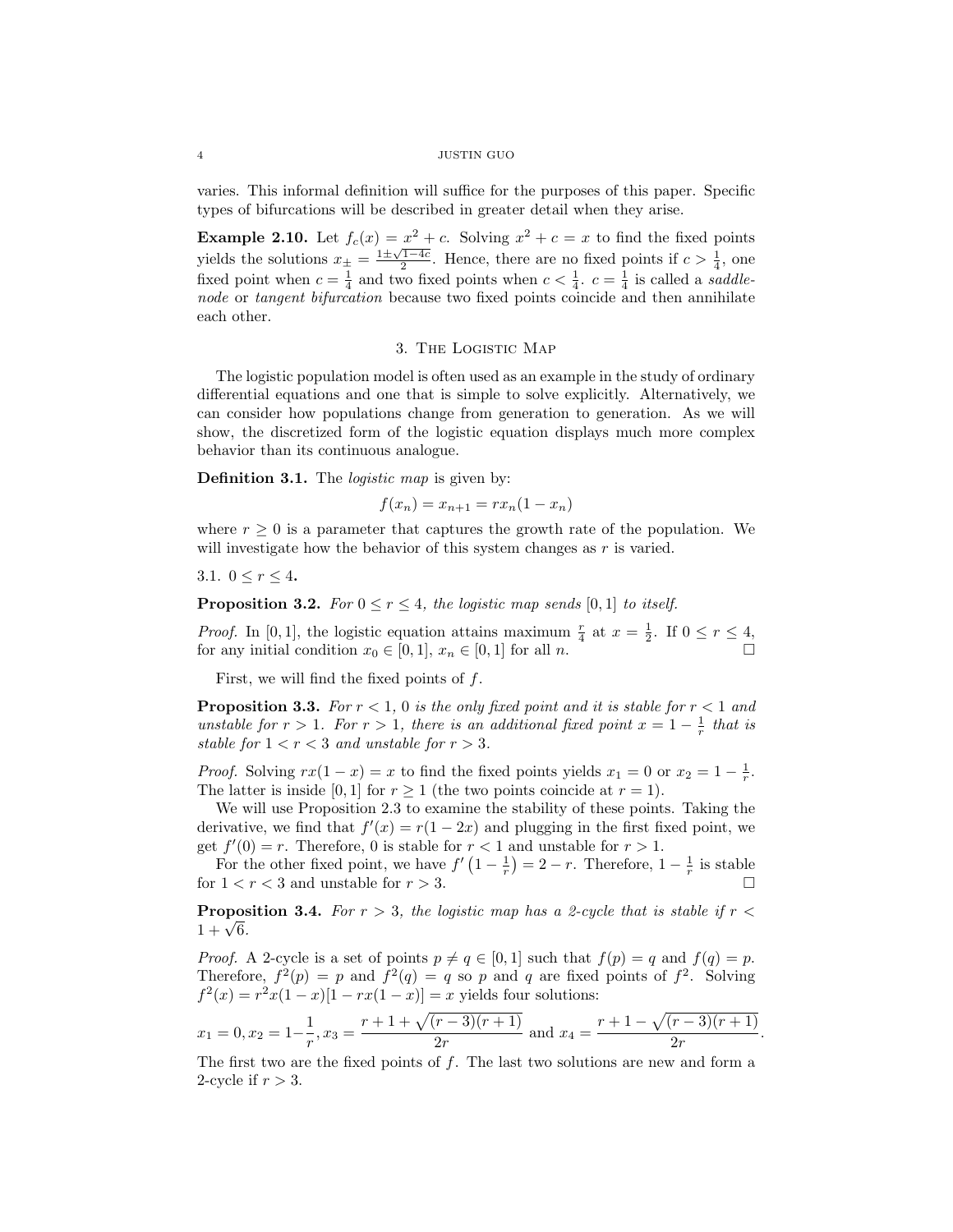Showing that a 2-cycle is stable is equivalent to showing that  $p$  and  $q$  are stable fixed points of  $f^2$ . This means that all points in  $[0,1] \setminus \{0,1-\frac{1}{r}\}\$  tend to this 2-cycle.

Let 
$$
\lambda = \frac{d}{dx}(f(f(x))|_{x=p} = f'(f(p))f'(p) = f'(q)f'(p)
$$
 by the chain rule.

By symmetry, this equals  $\frac{d}{dx}(f(f(x))|_{x=q}$ . Plugging in p and q gives:

$$
\lambda = r^2(1-2q)(1-2p) = r^2[1-2(p+q)+4pq] = r^2\left[1-2\frac{r+1}{r}+4\frac{r+1}{r^2}\right] = 4+2r-r^2.
$$

Solving  $|\lambda| < 1$  shows that the 2-cycle is stable for  $3 < r < 1 + \sqrt{6}$ .  $\overline{6}$ .  $\Box$ 

Propositions 3.3 and 3.4 show that as  $r$  increases, the stability coefficient of the fixed point at  $x = 1 - \frac{1}{r}$  decreases from 1 at  $r = 1$  to  $-1$  at  $r = 3$ , at which point it becomes unstable. At the same time, a stable 2-cycle is born. For this reason,  $r = 3$ is called a period doubling bifurcation. By the same proof, the 2-cycle also becomes is called a *period doubing bifurcation*. By the same proof, the 2-cycle also becomes<br>unstable leading to the creation of a stable 4-cycle at  $r = 1 + \sqrt{6}$ . Therefore, a  $2^n$ cycle appears for all n. We will denote  $r_n$  as the smallest r for which a  $2^n$  cycle first appears. Computer approximations have yielded the following values:

$$
r_1 = 3
$$
  
\n
$$
r_2 = 3.449...
$$
  
\n
$$
r_3 = 3.54409...
$$
  
\n
$$
r_4 = 3.5644...
$$
  
\n
$$
r_5 = 3.568759...
$$

The sequence converges to a limiting value  $r_{\infty} = 3.569946...$  More will be said on the nature of this convergence in Section 4. As r increases past  $r_{\infty}$ , the behavior of solutions becomes chaotic. One technique for visualizing this transition to chaos is the *orbit diagram* that is constructed by choosing a random initial condition  $x_0$ and then constructing the orbit of  $x_0$  for some value of r. We plot the points of the orbit, discarding the first several hundred points so that we capture the eventual behavior of the orbit and not the transient initial behavior. Repeating this for many values of r yields Figure 3.

One of the most remarkable features of the orbit diagram is that it is not entirely chaotic for  $r > r_\infty$ . As we will see in the next proposition, a stable 3-cycle is born around  $r = 3.8284...$  These intervals of stability are called *periodic windows*.

# **Proposition 3.5.** For  $3.8284... \leq r \leq 3.8415...$ , there is a stable 3-cycle.

*Proof.* The proof is nearly the same as that of Proposition 3.4, but with  $f^3$  in the place of  $f^2$ . В последните последните последните последните последните последните последните последните последните последн<br>В 1990 година от 1990 година от 1990 година от 1990 година от 1990 година от 1990 година от 1990 година от 199

When the 3-cycle becomes unstable, a period doubling bifurcation occurs and a stable 6-cycle is born. As before, we can find a stable  $(3 \times 2^n)$ -cycle for all n. As a result, if one branch of the stable 3-cycle is magnified, the orbit diagram reappears in miniature. Said another way, the orbit diagram exhibits a fractal structure.

We will now consider choosing  $r$  just below the periodic window. Figure 4 shows a typical orbit for  $r = 3.8282$ . The orbit nearly forms a 3-cycle with interspersed periods of chaos. This phenomenon is called intermittency.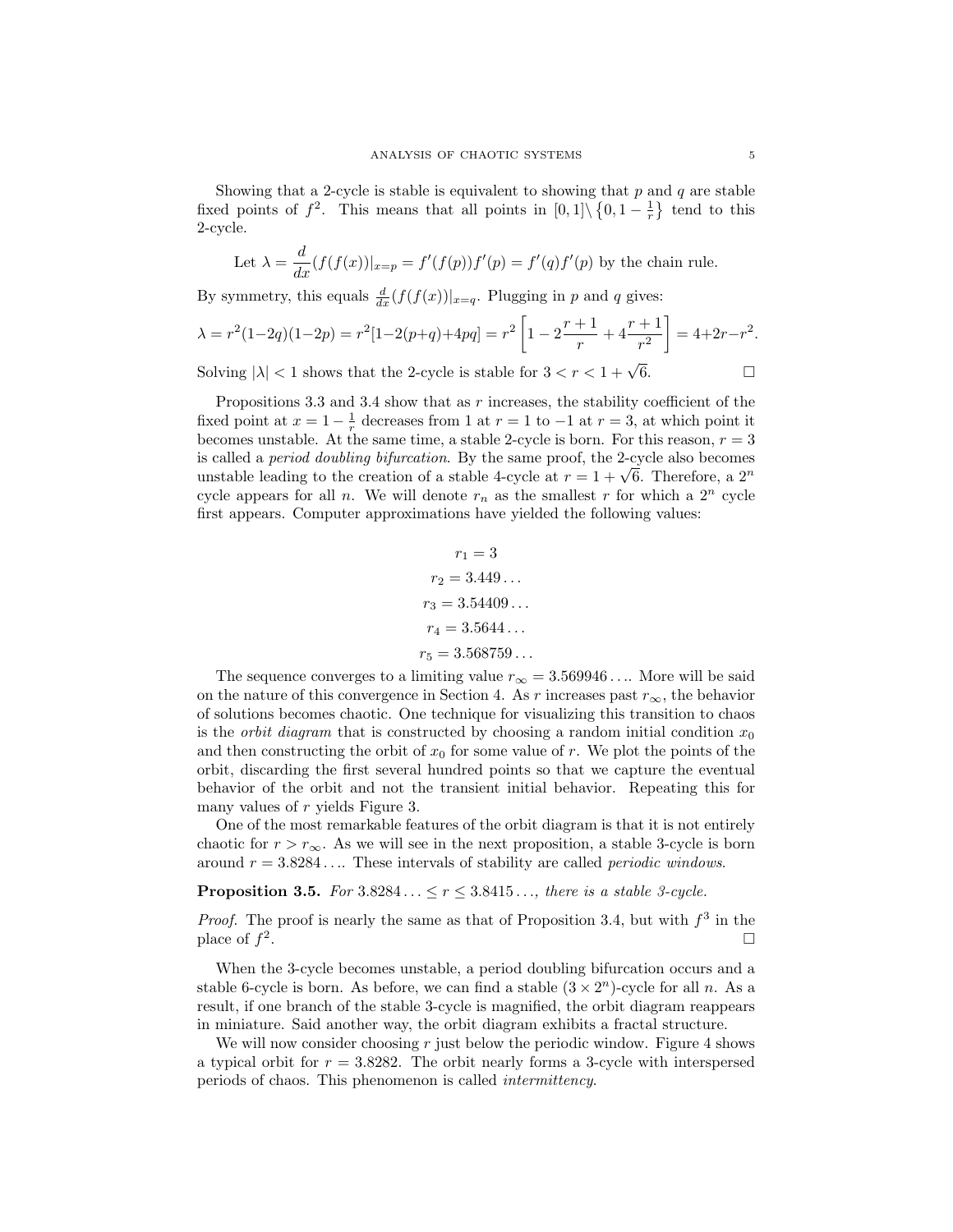6 JUSTIN GUO



Figure 3



FIGURE 4

We will offer a pictoral explanation for this phenomenon. Figure  $5(a)$  is the plot of  $f^3$ . Figure 5(b) depicts the magnification of the boxed section of Figure 5(a). There is a narrow channel between  $f^3$  and the line  $y = x$  so an orbit passing through requires a large number of iterations and during the crossing, we have  $f^3(x_n) \approx x_n$ .

As r moves further away from the periodic window, we expect to see less and less intermittency until fully chaotic behavior is once again achieved. This is called the intermittency route to chaos.

For  $r > r_{\infty}$ , there are unstable 2<sup>n</sup>-cycles for all *n*. Therefore, the periodic points of  $f$  are dense. From the orbit diagram, we can see that a "typical" orbit appears to be dense on some interval smaller than  $[0, 1]$  for  $r < 4$ . The final component of chaotic behavior which we have not yet discussed is sensitive dependence on initial conditions.

**Definition 3.6.** Let  $x_0$  be some initial condition and consider the orbit of a nearby point  $x_0 + \delta_0$  where  $\delta_0$  is very small. Let  $\delta_n$  be the separation in the two orbits after *n* iterates. If  $|\delta_n| \approx |\delta_0|e^{n\lambda}$ , then  $\lambda$  is called the *Liapunov exponent*. A positive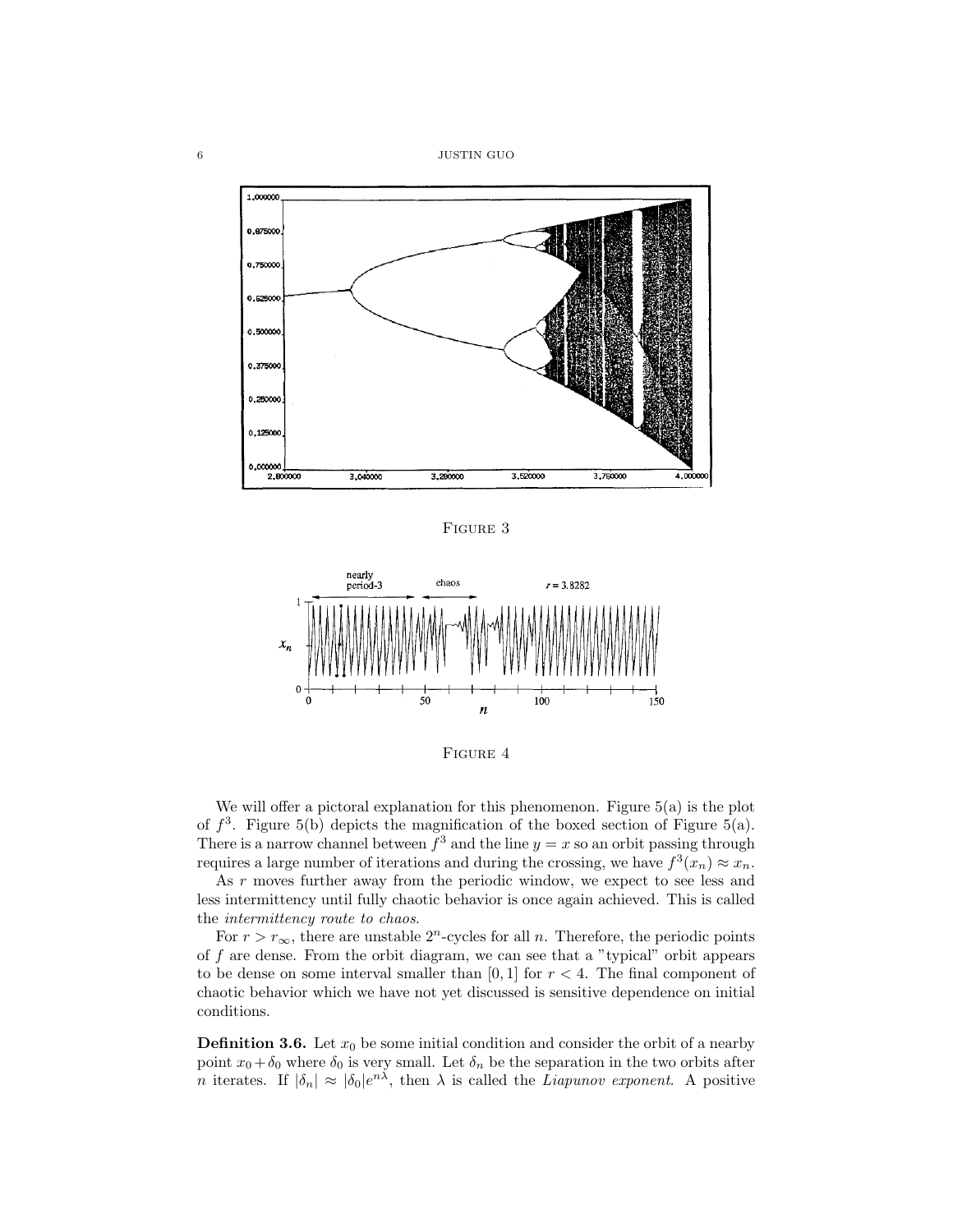

Figure 6

Liapunov exponent means that orbits separate exponentially fast, which is sufficient to show that the system displays sensitive dependence on initial conditions.

Figure 6 shows a plot of the Liapunov exponent for the logistic map for different values of r. Note that for  $r < r_\infty$ , we have  $\lambda < 0$  since we don't expect behavior to be chaotic. The negative spikes for  $r > r_{\infty}$  correspond to the periodic windows.

3.2.  $r \geq 4$ .

The goal of this section will be to prove that the logistic map is chaotic for  $r > 4$ . This case is complicated by the fact that orbits of points in  $[0, 1]$  can leave  $[0, 1]$ . Therefore, we will need a new technique called conjugacy.

**Definition 3.7.** Let I, J be intervals and  $f: I \rightarrow I$ ,  $g: J \rightarrow J$  be maps. f and g are *conjugate* if there exists a homeomorphism  $h: I \rightarrow J$  that satisfies the conjugacy equation  $h \circ f = g \circ h$ . f and g are semiconjugate if h is at most  $n-to-1$ .

Remark 3.8. h maps orbits of f to orbits of g. If  $x_0$  is an initial condition in I, then  $h(x_0)$  is an initial condition in J and by iterating the conjugacy equation, we have  $h(f^{n}(x_0)) = g^{n}(h(x_0)).$ 

Example 3.9. The tent map defined in Example 2.9 is semiconjugate to the logistic equation for  $r = 4$  via  $h(x) = \frac{1}{2}(1 - \cos(2\pi x))$  since  $h(T(x)) = \frac{1}{2}(1 - \cos(4\pi x))$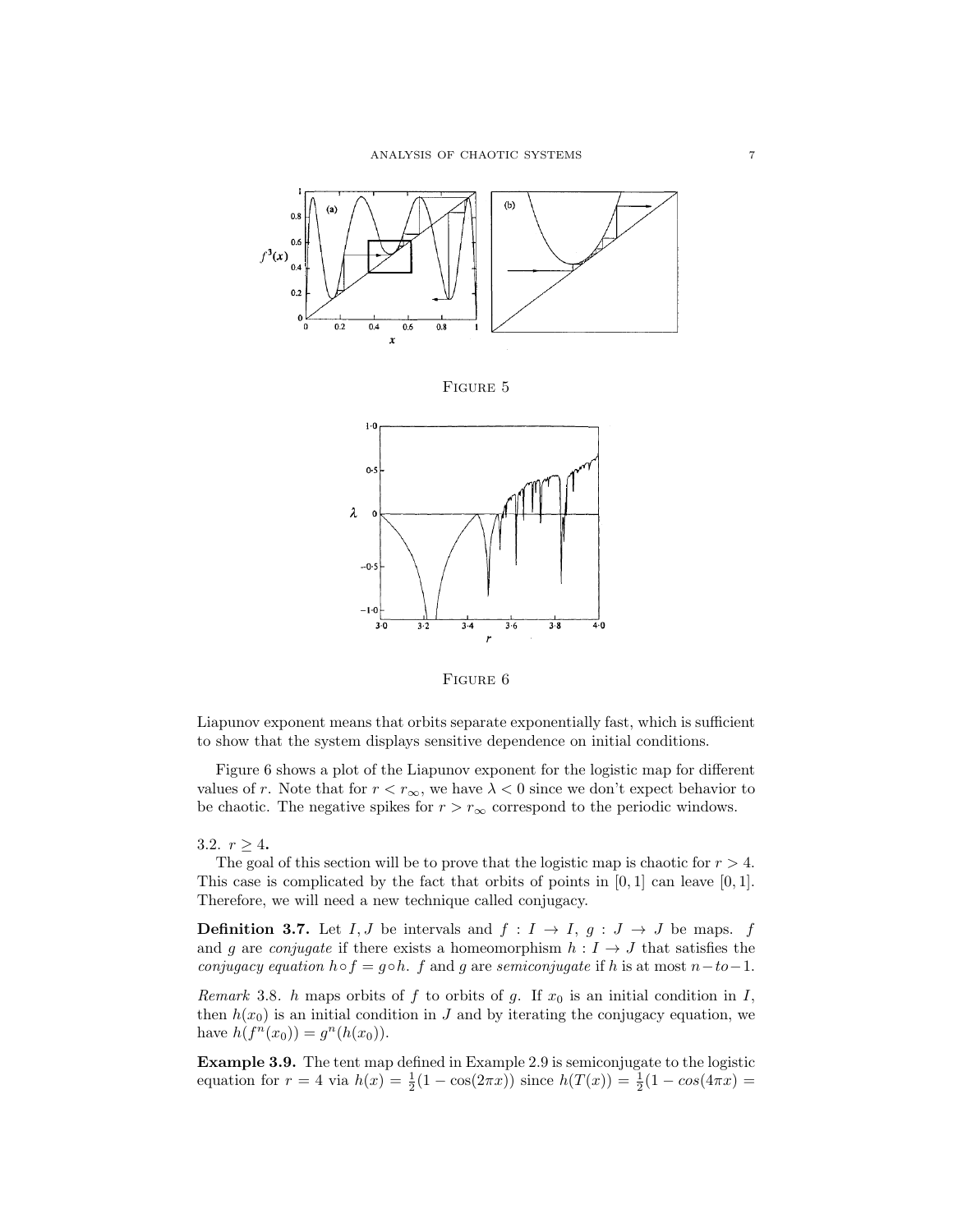8 JUSTIN GUO

$$
\frac{1}{2} - \frac{1}{2}(2\cos^2(2\pi x - 1) = 1 - \cos^2(2\pi x) = 4\frac{1}{2}(1 - \cos(2\pi x))\frac{1}{2}(1 + \cos(2\pi x)) = 4h(x)(1 - h(x)) = f(h(x)).
$$

**Theorem 3.10.** Let f and g be conjugate via h. If f is chaotic on I, then g is chaotic on J.

*Proof.* 1) (Density of Periodic Points) Let  $U$  be an open subinterval of  $J$  and consider  $h^{-1}(U) \subset I$ . Since periodic points are dense in I, there exists a periodic point of period *n*, which we will denote  $x \in h^{-1}(U)$ . By the conjugacy equation,  $g^{n}(h(x)) = h(f^{n}(x)) = h(x)$ . Therefore,  $h(x)$  is a periodic point of period n in U and periodic points are dense in J.

2) (Transitivity) Let U and V be open subintervals of J. By continuity,  $h^{-1}(U)$ and  $h^{-1}(V)$  are open subintervals of I. By the transitivity condition for f, there exists  $x_0 \in h^{-1}(U)$  such that  $f^m(x_0) \in h^{-1}(V)$  for some m. Then,  $h(x_0) \in U$  and  $g^m(h(x_0)) = h(f^m(x_0)) \in V.$ 

3) (Sensitive Dependence on Initial Conditions) Let  $f$  have sensitivity constant β. Let  $I = [\alpha_0, \alpha_1]$ . Assume  $\beta < \alpha_1 - \alpha_0$ . For all  $x \in [\alpha_0, \alpha_1 - \beta]$ , consider the function  $|h(x + \beta) - h(x)|$ . This function is continuous and positive, so it has minimum value, which we will denote  $\beta^*$ . Therefore, h maps intervals of length β to intervals of length at least  $β^*$ . We claim g has sensitivity constant  $β^*$ . Let  $x_0 \in J$  and V be an open interval about  $x_0$ . Then,  $h^{-1}(V)$  is an open interval about  $h^{-1}(x_0)$ . By sensitive dependence on initial conditions, there exists  $y_0 \in h^{-1}(V)$ and  $n > 0$  such that  $|f^{n}(h^{-1}(x_0)) - f^{n}(y_0)| > \beta$ . Then,

$$
|h(f^{n}(h^{-1}(x_0)) - h(f^{n}(y_0))| = |g^{n}(x_0) - g^{n}(h(y_0))| > \beta^*.
$$

Remark 3.11. The above proof does not require that the preimages of any of the intervals be unique and therefore, also works for semiconjugacies.

**Corollary 3.12.** The logistic map is chaotic for  $r = 4$  by the semiconjugacy in Example 3.9 (recall that we have already shown that the tent map is chaotic in Proposition 2.8).

**Definition 3.13.** 1) Let f be the logistic map for  $r > 4$ . Let  $A_0 \subset [0, 1]$  denote the open interval on which we have  $f > 1$ . The orbits of points in  $A_0$  will be mapped to a point > 1, then to a point < 0 and then will tend to  $-\infty$ . The preimage of  $A_0$ under f consists of two open intervals, one on each side of  $A_0$ , the union of which we will denote  $A_1$ . Continuing in this fashion, we denote  $A_n$  as the  $2^n$  disjoint open intervals in  $[0, 1]$  whose *nth* iterate lies in  $A_0$ .

2) Let  $\Lambda$  denote the initial conditions whose orbits stay in [0, 1] for all time. Since any point that lies in an  $A_n$  eventually leaves [0, 1], we have:

$$
\Lambda = I \setminus \bigcup_{n=0}^{\infty} A_n.
$$

3) Let  $I_0 = \Lambda \cap [0, \frac{1}{2}]$  and  $I_1 = \Lambda \cap [\frac{1}{2}, 1]$ . Let  $x_0 \in \Lambda$ . Then, the orbit of  $x_0$ lies in  $I_0 \cup I_1$  for all time. The *itinerary* of  $x_0$  is the sequence  $S(x_0) = (s_0s_1s_2 \dots)$ where  $s_j = k \Leftrightarrow f^j(x_0) \in I_k$ .

The methodology is to show that the logistic map is conjugate to a chaotic map and then use Theorem 3.10 but first, we will require a few preliminary definitions and propositions.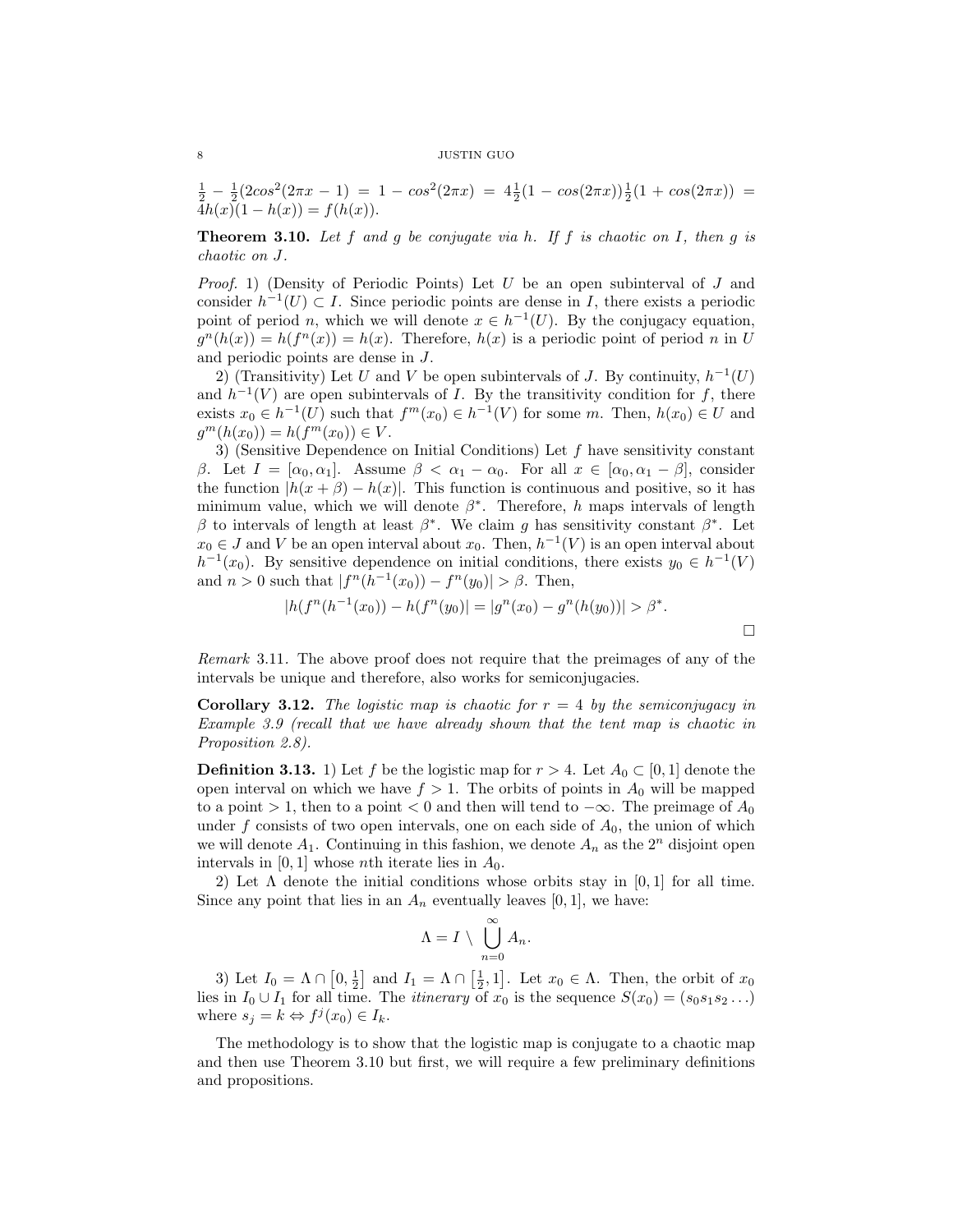**Definition 3.14.** Let  $\Sigma$  be the set of all sequences of 0's and 1's. Let  $s, t \in \Sigma$ . Let

$$
d(s,t) = \sum_{i=0}^{\infty} \frac{|s_i - t_i|}{2^i}.
$$

Remark 3.15. As expected,  $d(s, t)$  is a metric on  $\Sigma$ . We will not need this fact for the purposes of the paper but the proof is fairly straightforward.

**Proposition 3.16.**  $d(s, t)$  converges for all  $s, t \in \Sigma$ .

*Proof.* If  $s_i \neq t_i$  for all i, then  $d(s,t) = \sum_{i=0}^{\infty}$  $\frac{1}{2^i} = 2$ . By the comparison test, the sum converges for all  $s, t \in \Sigma$ .

**Proposition 3.17.** Let  $s, t \in \Sigma$ .  $s_j = t_j$  for  $j = 0, 1, ..., n \Leftrightarrow d(s, t) \leq \frac{1}{2^n}$ .

*Proof.* 1) (
$$
\Rightarrow
$$
)  $d(s,t) = \sum_{i=0}^{\infty} \frac{|s_i - t_i|}{2^i} = 0 + \sum_{i=n+1}^{\infty} \frac{|s_i - t_i|}{2^i} \le \frac{1}{2^{n+1}} \sum_{i=0}^{\infty} \frac{1}{2^i} = \frac{1}{2^n}.$   
2) ( $\Leftarrow$ ) If  $s_j \neq t_j$  for some  $j \leq n$ , then  $d(s,t) \geq \frac{1}{2^j} \geq \frac{1}{2^n}.$ 

Next, we will define the shift map on  $\Sigma$  and show that it is chaotic.

**Definition 3.18.** The shift map  $\sigma : \Sigma \to \Sigma$  is defined by  $\sigma(s_0s_1s_2\ldots)=(s_1s_2s_3\ldots).$ 

Theorem 3.19.  $\sigma$  is chaotic on  $\Sigma$ .

*Proof.* 1) (Density of Periodic Points) Let  $s = (s_0 s_1 s_2 \dots)$ . Let  $\epsilon > 0$  and choose n sufficiently large such that  $\frac{1}{2^n} < \epsilon$ . Construct  $t = (s_0 s_1 s_2 \dots s_n s_0 s_1 s_2 \dots)$ . Then, t is periodic with period  $n + 1$  and is within  $\epsilon$  of s by Proposition 3.17.

2) (Transitivity) Construct  $s^* = (0 1 00 01 10 11 000...)$  by successively listing each block of length 1, then 2, and so on. We claim that the orbit of  $s^*$  is dense, which implies transitivity by Proposition 2.6. If  $s \in \Sigma$ , the orbit of  $s^*$  will eventually share the first  $n$  elements with  $s$  for any  $n$ .

3) (Sensitive Dependence on Initial Conditions) We will show that a sensitivity constant  $\beta = 2$  works. Let  $\widehat{s_n}$  denote the opposite of  $s_n$ . Let  $s \in \Sigma$  and construct  $s' = (s_0s_1 \ldots s_n \widehat{s_{n+1}s_{n+2}} \ldots)$ . Then, we have  $d(s, s') = \frac{1}{2^n}$  and  $d(\sigma^n(s), \sigma^n(s')) =$  $2 = \beta$ .

Finally, we will show that the shift map is conjugate to the logistic map via the itinerary function.

**Theorem 3.20.** The itinerary function  $S : \Lambda \to \Sigma$  is a homeomorphism if  $r >$ **1** neore<br>2 + √5.

*Proof.* For these values of r, we have  $|f'(x)| > K > 1$  for some K and for all  $x\in I_0\cup I_1.$ 

1) (One-to-One) Let  $x, y \in \Lambda$  and suppose  $S(x) = S(y)$ . This means that  $f^{n}(x)$ and  $f^{n}(y)$  lie on the same side of  $\frac{1}{2}$  for all *n*. Assume  $x \neq y$ . Since we have  $|f'| > K > 1$ , each iteration expands the distance between  $f^{n}(x)$  and  $f^{n}(y)$  by a factor of at least K, so eventually they cannot both lie on the same side of  $\frac{1}{2}$ . This contradicts the fact that they have the same itinerary.

2) (Onto) Let  $s = (s_0s_1s_2 \ldots) \in \Sigma$ . We will define

$$
I_{s_0s_1...s_n} = \{x \in I | x \in I_{s_0}, f(x) \in I_{s_1}, \dots, f^n(x) \in I_{s_n}\} = I_{s_0} \cap f^{-1}(I_{s_1}) \cap \dots \cap f^{-n}(I_{s_n}).
$$

In other words,  $I_{s_0s_1...s_n}$  contains the initial conditions whose itineraries are  $(s_0s_1...s_n...)$ . Note that  $I_{s_0s_1...s_n} = I_{s_0} \cap f^{-1}(I_{s_1...s_n})$ . By induction, we may assume  $I_{s_1...s_n}$  is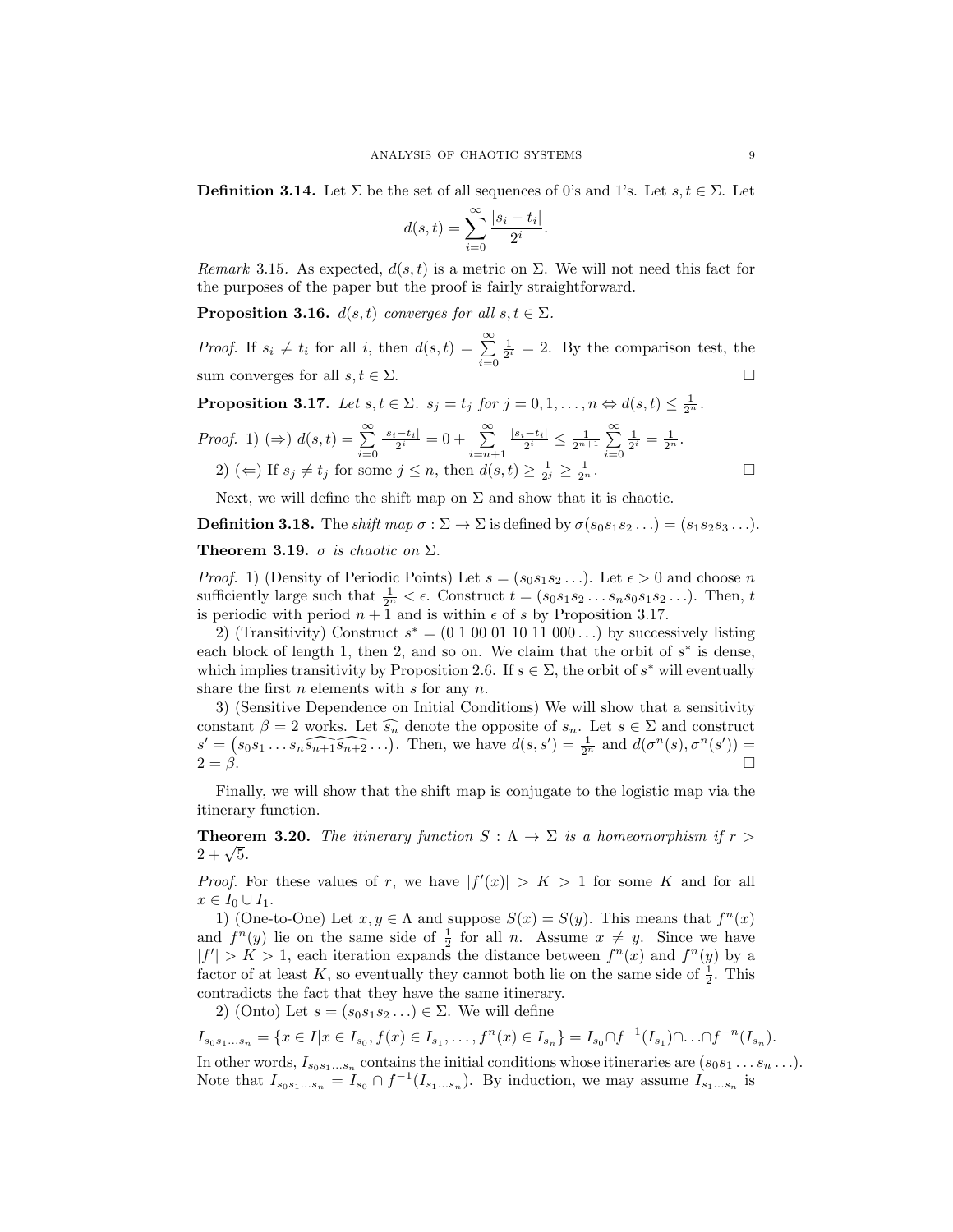#### 10 JUSTIN GUO

a nonempty, closed subinterval, so  $f^{-1}(I_{s_1...s_n})$  consists of two closed subintervals, one in  $I_0$  and one in  $I_1$ . Hence,  $I_{s_0} \cap I_{s_1...s_n}$  consists of a single, nonempty closed subinterval. Furthermore, the  $I_{s_0s_1...s_n}$  are nested since we have:

$$
I_{s_0s_1...s_n} = I_{s_0s_1...s_{n-1}} \cap f^{-n}(I_{s_n}) \subset I_{s_0s_1...s_{n-1}}.
$$

By the Nested Interval Theorem,  $\bigcap_{n=0}^{\infty} I_{s_0s_1...s_n}$  is nonempty and therefore, there exists an  $x \in \Lambda$  such that  $S(x) = s$ .

3) (Continuous) Let  $x \in \Lambda$  and suppose  $S(x) = (s_0 s_1 \ldots)$ . Let  $\epsilon > 0$  and pick n sufficiently large so that we have  $\frac{1}{2^n} < \epsilon$ . Consider the closed subinterval  $I_{s_0s_1...s_n}$ defined in (2). Then, there exists  $\delta > 0$  such that if  $|x - y| < \delta$ , then  $y \in I_{s_0 s_1 \dots s_n}$ . Then, we have  $d(S(x), S(y)) \leq \frac{1}{2^n} < \epsilon$  by Proposition 3.17 since  $S(x)$  and  $S(y)$ agree in the first  $n + 1$  terms.

4) (Continuous Inverse) The proof is very similar to (3) and will be omitted.  $\square$ 

## **Theorem 3.21.**  $\sigma$  is conjugate to f via the itinerary function S.

*Proof.* We have shown in Theorem 3.20 that  $S$  is a homeomorphism, so all that is left to show is that the conjugacy equation is satisfied. Let  $x_0 \in \Lambda$  and  $S(x_0) =$  $(s_0s_1s_2...)$ . Then, we have  $x_0 \in I_{s_0}, f(x_0) \in I_{s_1}, f^2(x_0) \in I_{s_2}$  and so on. Then,  $S(f(x_0)) = (s_1s_2s_3...)=\sigma(S(x_0)).$ 

**Corollary 3.22.** The logistic map is chaotic for  $r > 2 + \sqrt{5}$ .

# 4. Universality

While the chaotic behavior of the logistic map is interesting on its own, the results are significantly less powerful if they cannot be generalized. The purpose of this section is to examine some of the universal features present in the logistic map, from both a qualitative and a quantitative perspective.

### 4.1. The U-Sequence.

**Definition 4.1.** A map is *unimodal* if it is smooth, concave down and has a single maximum.

Metropolis et. al (1973) considered maps of the form  $x_{n+1} = rf(x_n)$  on [0, 1], where f is unimodal and  $f(0) = f(1) = 0$ . They proved that as r is varied, the order in which stable periodic solutions appear is independent of the choice of unimodal map. This gives rise to a sequence, called the U-sequence, that the periodic attractors occur in. Omitting periods higher than 6, the U-sequence is 1, 2, 4, 6, 5, 3, 6, 5, 6, 4, 6, 5, 6. The first three elements of the sequence represent the initial period-doubling route to chaos. The element 3 represents the beginning of the periodic window we found in Proposition 3.5.

**Example 4.2.** The sine map  $x_{n+1} = r \sin(\pi x_n)$  for  $0 \le r \le 1$  is unimodal on [0, 1]. The orbit diagram is shown in Figure 7. At a quick glance, it looks remarkably similar to the orbit diagram for the logistic map.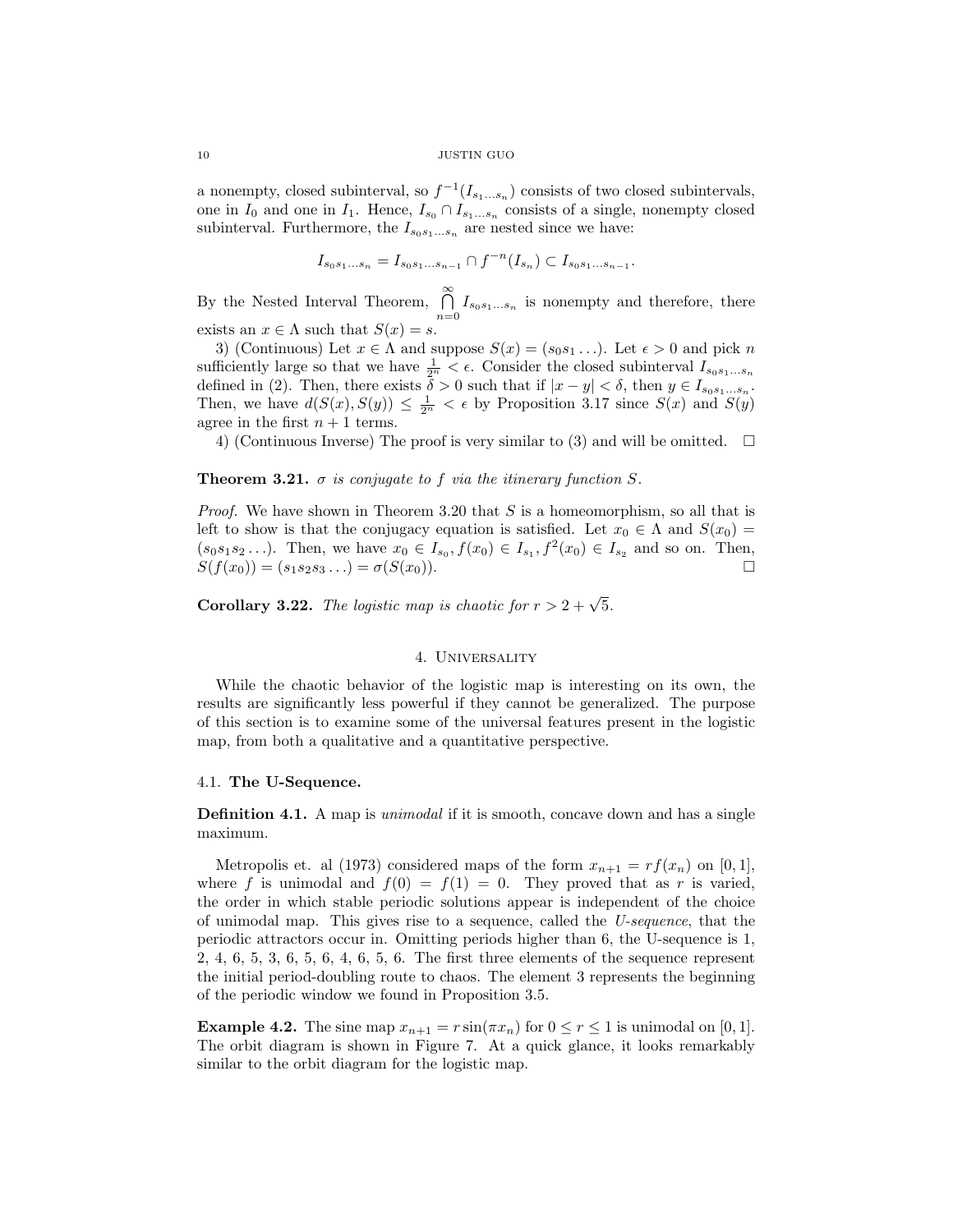

Figure 7

4.2. The Feigenbaum Numbers. Recall that we had previously defined  $r_n$  as the lowest value of r for which the logistic map has a  $2^n$ -cycle.

**Definition 4.3.** Let  $\delta_n = \frac{r_n - r_{n-1}}{r_{n+1} - r_n}$  $\frac{r_n-r_{n-1}}{r_{n+1}-r_n}$ . Then,  $\delta = \lim_{n \to \infty} \delta_n = 4.66920161...$  is called the Feigenbaum delta.

This constant convergence rate is independent of the choice of unimodal map. Experiments in fluid convection, diode circuits, optical bistability and acoustic waves have measured values of  $\delta$  within about 20% of the true value. The difficulty is that the distance between successive  $r_n$  quickly shrinks and it becomes difficult to distinguish between the  $r_n$ 's after  $n = 3$  or 4.

Remark 4.4. One experimental use of  $\delta$  is to estimate the value of  $r_{\infty}$  by the following approximation, which remarkably only requires the accurate measurements of  $r_1$  and  $r_2$ .

 $\delta \approx \frac{r_2-r_1}{r_3-r_2} \Rightarrow r_3 \approx r_2 + \frac{r_2-r_1}{\delta}.$ Similarly,  $r_4 \approx r_3 + \frac{r_3 - r_2}{\delta} = r_2 + \frac{r_2 - r_1}{\delta} + \frac{r_2 - r_1}{\delta^2} = r_2 + (r_2 - r_1) \left(\frac{1}{\delta} + \frac{1}{\delta^2}\right)$ . In general, we have  $r_n \approx r_2 + (r_2 - r_1) \sum_{n=2}^{\infty}$  $i=1$  $\frac{1}{\delta^i}$  and by definition, we have  $r_{\infty} =$  $\lim_{n \to \infty} r_n = r_2 + (r_2 - r_1) \left( \frac{1}{\delta - 1} \right).$ 

**Definition 4.5.** Let  $x_m$  denote the maximum of f and let  $d_n$  denote the distance from  $x_m$  to the nearest point in a 2<sup>n</sup>-cycle (see Figure 8). Then,  $\alpha = \lim_{n \to \infty} \frac{d_n}{d_{n+1}} =$  $-2.5029...$  is called the *Feigenbaum alpha*. As with the Feigenbaum delta, this constant is also independent of the choice of unimodal map.

### 5. The Lorenz System

In 1963, Edward Lorenz, a meteorologist, developed a simple model of convection in the atmosphere. By holding most of the variables constant, he was able to reduce the system to three-dimensional state space and he found the first chaotic system.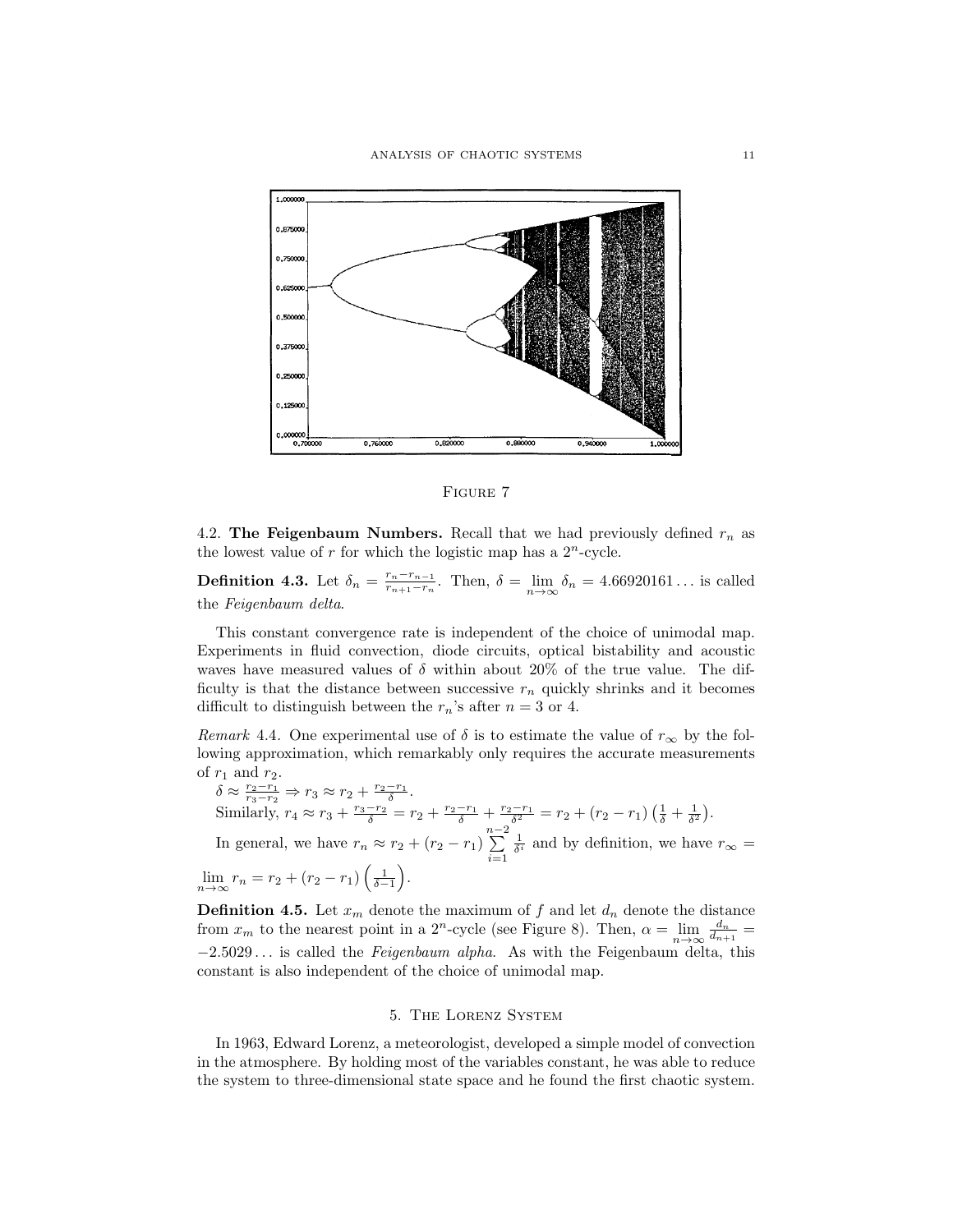

Figure 8

In this section, we will present a few elementary properties of the Lorenz system in order to try to visualize the geometry of the solutions.

Definition 5.1. 1) A n-dimensional, autonomous system of ordinary differential equations is a system

$$
\frac{dx_1}{dt} = f_1(x_1(t), x_2(t), \dots, x_n(t))
$$

$$
\vdots
$$

$$
\frac{dx_n}{dt} = f_n(x_1(t), x_2(t), \dots, x_n(t))
$$

We will adopt the shorthand  $X = F(X)$  where X is the vector  $(x_1, x_2, \ldots, x_n)$ .

2)  $X = (x_1, \ldots, x_n)$  is an equilibrium point if  $f_i(x_1, \ldots, x_n) = 0$  for all i. X is stable or a sink if there is a neighborhood U of X such that if  $Y \in U$ , the solution through Y stays in U for all time and tends to X. X is unstable or a source if for all  $Y \in U \setminus \{X\}$ , the solution through Y eventually leaves U. Otherwise, X is a saddle-node.

Remark 5.2. This section assumes familiarity with n-dimensional linear systems of ordinary differential equations and in particular, how to determine if an equilibrium point of a linear system is a source, sink or saddle-node from the eigenvalues. An excellent introductory text is [1]. We will also make use of the following lemma. The details of the proof can be found in [1, ch.8].

**Lemma 5.3.** Let  $X_0$  be an equilibrium solution to  $X = F(X)$ . The linearization about X is the system  $Y' = DF_{X_0}Y$  where  $DF_{X_0}$  refers to the Jacobian matrix evaluated at the point  $X_0$ . Linearization preserves the nature of equilibria.

Definition 5.4. The Lorenz system is the 3-dimensional, autonomous system of ordinary differential equations given by:

$$
x' = \sigma(y - x)
$$

$$
y' = rx - y - xz
$$

$$
z' = xy - bz
$$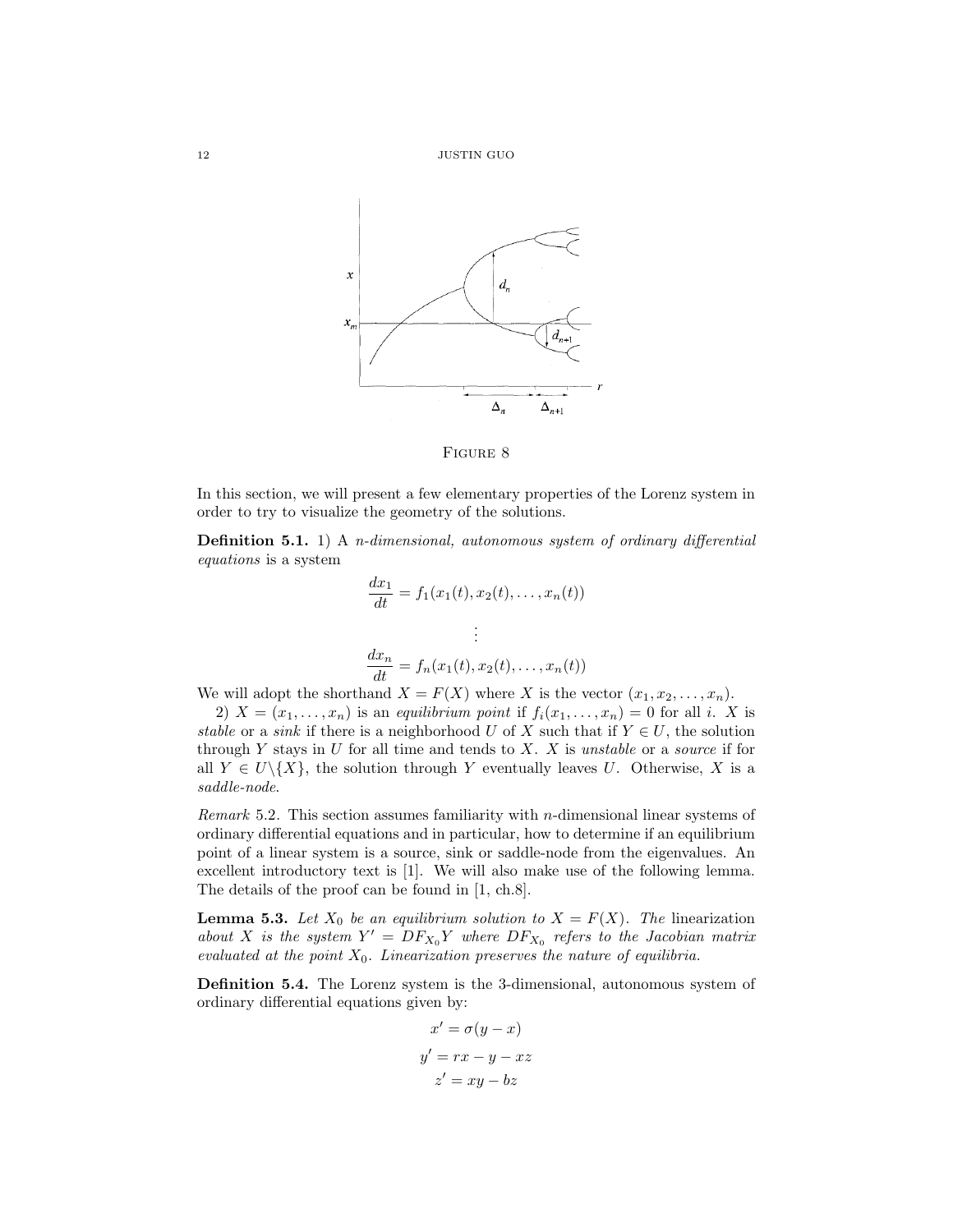where  $\sigma > 0$  is the Prandtl number,  $r > 0$  is the Rayleigh number and  $b > 0$ is a constant related to the size of the system. We also require  $\sigma > b + 1$ . The derivation of the Lorenz system and an explanation of the constants is contained in [3, Sec.1.5].

We will now list and prove some of the properties of the Lorenz system. First, we will show that solutions to the system are either symmetric or have a symmetric partner.

**Proposition 5.5.** If  $(x(t), y(t), z(t))$  is a solution, so is  $(-x(t), -y(t), z(t))$  (i.e. reflection through the z-axis preserves the vector field).

*Proof.* Let  $(x(t), y(t), z(t))$  be a solution. Then, we have

$$
x'(t) = \sigma(y(t) - x(t)) \Rightarrow -x'(t) = \sigma(-y(t) - (-x(t)).
$$
  

$$
y'(t) = rx(t) - y(t) - x(t)z(t) \Rightarrow -y'(t) = r(-x(t)) - (-y(t)) - (-x(t))z(t).
$$
  

$$
z'(t) = x(t)y(t) - bz(t) \Rightarrow z'(t) = (-x(t))(-y(t)) - bz(t).
$$

Therefore,  $(-x(t), -y(t), z(t))$  is also a solution.

Next, we will determine the nature of equilibria solutions.

**Proposition 5.6.** The origin is an equilibrium point that is a sink for  $0 \leq r < 1$ . *Proof.* It is clear that if  $x = y = z = 0$ , then  $x' = y' = z' = 0$ . By the lemma above, the linearization about the origin gives the system  $Y' =$  $\sqrt{ }$  $\mathcal{L}$  $-\sigma$   $\sigma$  0  $r = -1 = 0$  $0 \t -b$  $\setminus$  $\big| Y$  which has eigenvalues  $-b, \lambda_{\pm} = \frac{-(\sigma+1)\pm\sqrt{(\sigma+1)^2-4\sigma(1-r)}}{2}$ 

 $\frac{1}{2}$   $\frac{1}{2}$   $\frac{1}{2}$   $\frac{1}{2}$   $\frac{1}{2}$   $\frac{1}{2}$   $\frac{1}{2}$   $\frac{1}{2}$   $\frac{1}{2}$   $\frac{1}{2}$   $\frac{1}{2}$   $\frac{1}{2}$   $\frac{1}{2}$   $\frac{1}{2}$   $\frac{1}{2}$   $\frac{1}{2}$   $\frac{1}{2}$   $\frac{1}{2}$   $\frac{1}{2}$   $\frac{1}{2}$   $\frac{1}{2}$   $\frac{1}{2}$  the origin is a sink. In fact, all solutions will tend to the origin, so the origin is called a global attractor.

**Proposition 5.7.** If  $r > 1$ , there are two additional equilibria at  $Q_{\pm} = (\pm \sqrt{b(r-1)},$  $\pm \sqrt{b(r-1)}, r-1$ ).  $Q_{\pm}$  are sinks if  $1 < r < \sigma \left( \frac{\sigma+b+3}{\sigma-b-1} \right)$ .

*Proof.* It is easy to check that these are equilibria. By linearizing around  $Q_{\pm}$ , we find that the eigenvalues satisfy the polynomial:

$$
f(\lambda) = \lambda^3 + (1 + b + \sigma)\lambda^2 + b(\sigma + r)\lambda + 2b\sigma(r - 1) = 0.
$$

When  $r = 1$ , the roots are  $0, -b$  and  $-\sigma - 1$ . For  $r > 1$ , we expect the roots to be close to these values and in particular, to be real. Noting that if  $r > 1$  and one of the roots  $\lambda \geq 0$ , then  $f(\lambda) > 0$ . Therefore, the three roots of f must be negative. This proves the lower bound. To prove the upper bound,  $Q_{\pm}$  become unstable when one of the eigenvalues has zero real part. This cannot happen for real roots, so the roots must take the form  $\pm i\omega$  with  $\omega \neq 0$ . Solving  $f(i\omega) = 0$ yields the desired result.

These equilibria are surrounded by an unstable limit cycle visualized in Figure 9. As  $r \to \sigma \left( \frac{\sigma+b+3}{\sigma-b-1} \right)$ , the limit cycle shrinks until it is absorbed by the fixed point, which then becomes a saddle-node. This is known as a Hopf bifurcation. A partial bifurcation diagram is shown in Figure 10, where solid lines indicate a stable periodic solution and dashed lines indicate an unstable periodic solution. We see that there is no stable periodic solution for  $r > \sigma\left(\frac{\sigma+b+3}{\sigma-b-1}\right)$ . One may naively guess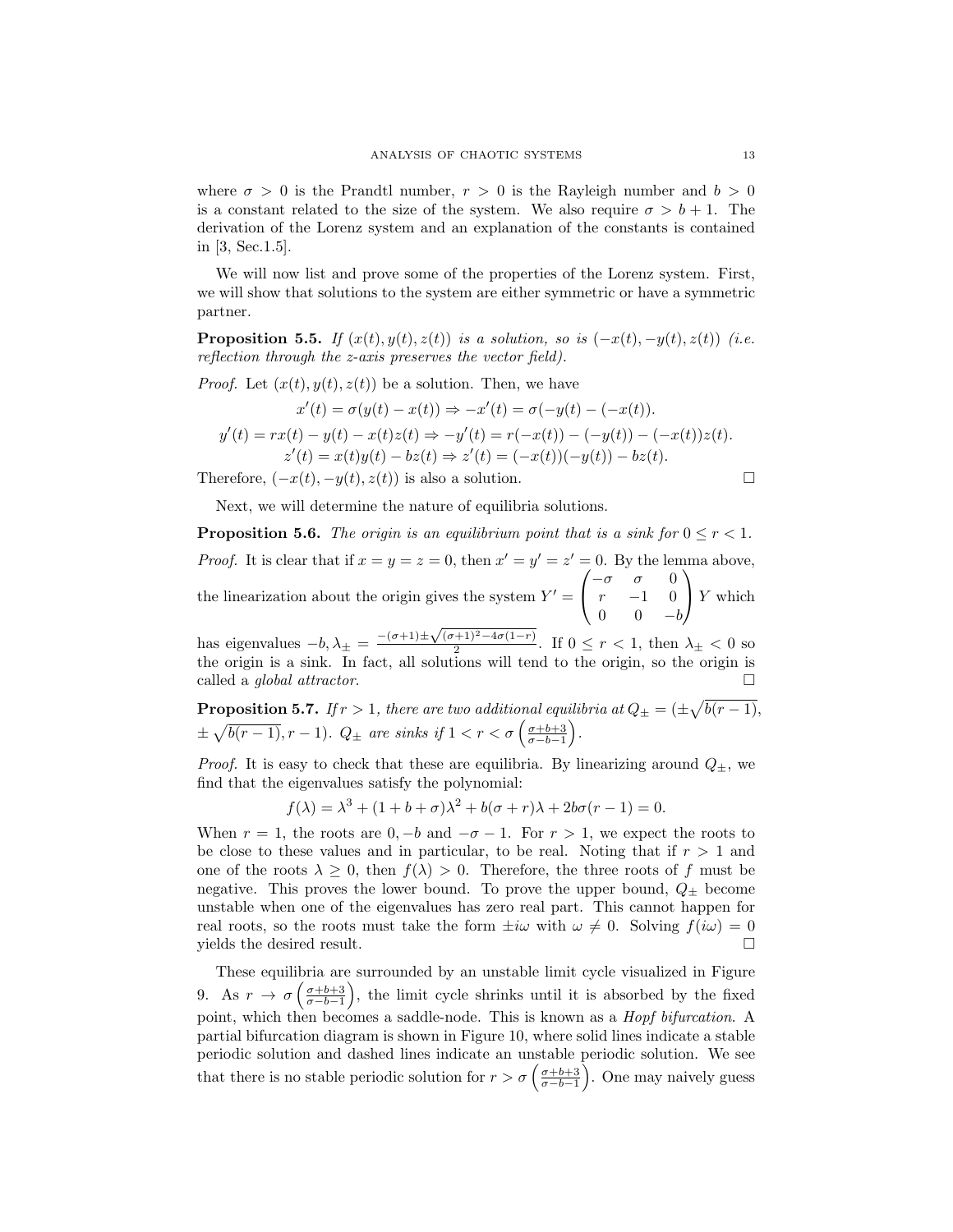

Figure 10. Bifurcation Diagram

that trajectories after this point are repelled out to infinity, but this is not the case, as we will see in the next proposition.

**Proposition 5.8.** Let  $V(x, y, z) = rx^2 + \sigma y^2 + \sigma(z - 2r)^2 = v$  be the ellipsoid centered at  $(0,0,2r)$ . There exists v<sup>\*</sup> such that any solution that starts outside  $V(x, y, z) = v^*$  eventually enters and stays there for all time.

*Proof.* We want to show that for  $v \geq v^*$ , we have  $V' < 0$ .

$$
V' = -2\sigma(rx^2 + y^2 + b(z^2 - 2rz)) = -2\sigma(rx^2 + y^2 + b(z - r)^2 - br^2).
$$

The equation  $rx^2 + y^2 + b(z - r)^2 = 2br^2$  is an ellipsoid. Choose  $v^*$  large enough so that the ellipsoid  $V = v^*$  strictly contains this ellipsoid in its interior.

### 6. Chaos on the Lorenz Attractor

In the previous section, we saw that all solutions eventually congregate into a space which we will define as the Lorenz attractor. In this section, we will use some of the techniques developed for the logistic map to describe the chaotic behavior of solutions.

Definition 6.1. A closed set A is an *attractor* if:

1) A is invariant. 2) There is an open set U containing A such that if  $X \in U$ , then the distance from X to A tends to zero as  $t \to \infty$ . In other words, A attracts an open set of initial conditions. 3) A is minimal (i.e. there is no proper subset of A that satisfies both  $(1)$  and  $(2)$ ).

An attractor is strange if it has a fractal structure. An attractor is chaotic if it exhibits sensitive dependence on initial conditions.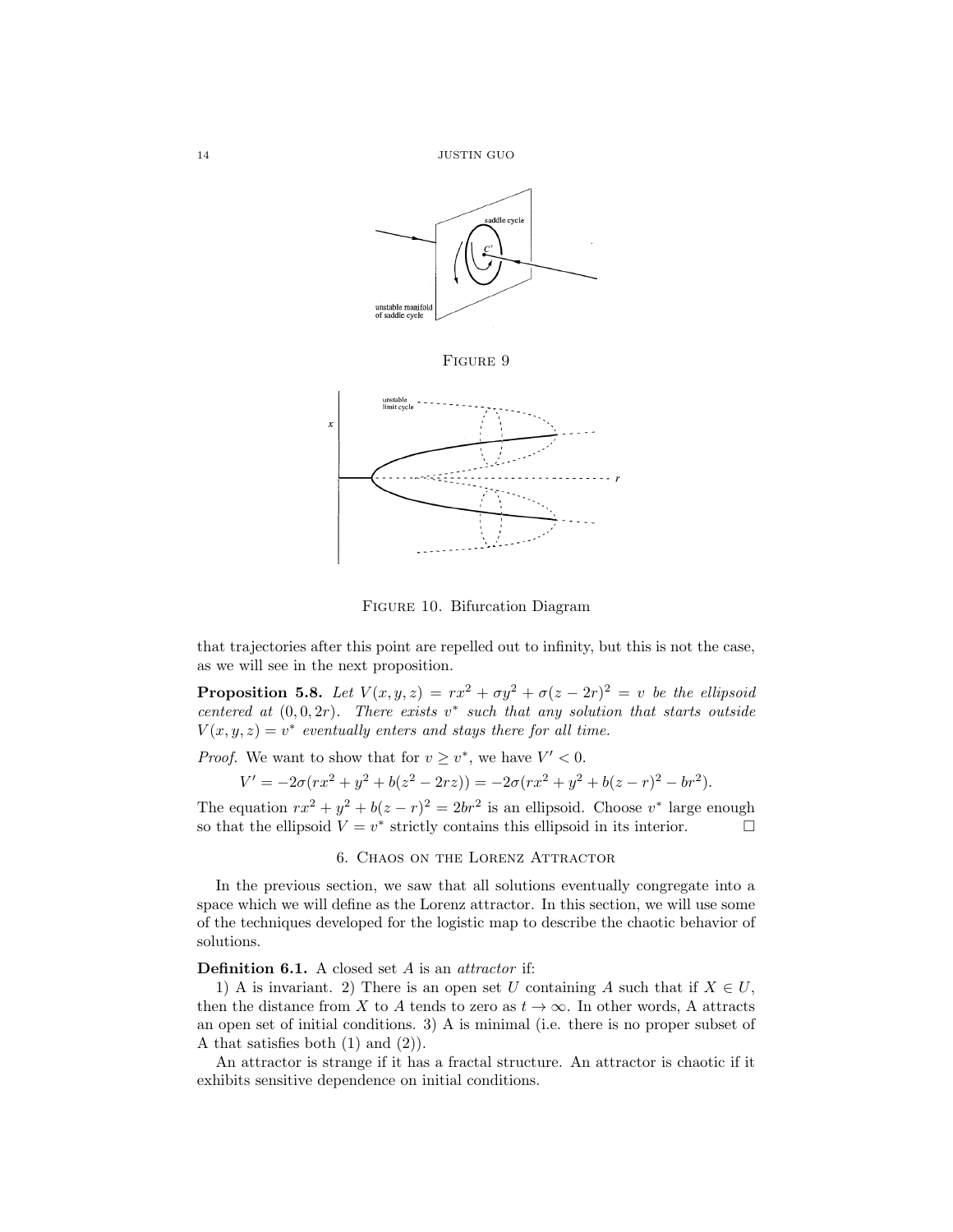

Figure 11. The Lorenz Attractor

Figure 11 displays one solution that has been projected onto the xz-plane, which gives us a sense of the geometrical shape of the Lorenz attractor. The trajectory spirals around  $Q_-\$  several times before crossing over to spiral around  $Q_+\$ . It continues to switch back and forth for all time, with the number of circuits made on each side varying as if random.

The first interesting property of the Lorenz attractor is that it has no volume, which we will demonstrate in the following proposition.

# Proposition 6.2. The Lorenz system contracts volumes.

*Proof.* Suppose D is a region in  $\mathbb{R}^3$  with a smooth boundary and let  $D(t)$  denote the image of D as it evolves according to the Lorenz equation. Let  $V(t)$  be the volume of  $D(t)$ . By Liouoville's theorem, we have:

$$
\frac{dV}{dt} = \int\limits_{D(t)} \operatorname{div} F \, dx \, dy \, dz
$$

where the divergence of a vector field  $F(X)$  is given by div  $F = \sum^{3}$  $i=1$  $\frac{\partial F_i}{\partial x_i}(X)$ .

Plugging in the divergence for the Lorenz system, we have:

$$
\frac{dV}{dt} = -(\sigma + 1 + b)V \Rightarrow V(t) = e^{-(\sigma + 1 + b)t}V(0).
$$

Therefore, any volume contracts exponentially fast to 0. A system that contracts volumes is called *dissipative*.

## Corollary 6.3. The volume of the Lorenz attractor is 0.

Next, we will show that the Lorenz attractor is chaotic by redefining Liapunov exponents for an n-dimensional system of differential equations.

Definition 6.4. Consider the evolution of an infinitesimal sphere of initial conditions. The sphere becomes an infinitesimal ellipsoid. Let  $\delta_k(t)$  denote the length of the kth principal axis of the ellipsoid. If  $\delta_k(t) \approx \delta_k(0) e^{\lambda_k t}$ , then the  $\lambda_k$  are called the *Liapunov exponents*. Let  $\lambda = \max{\lambda_k}$ .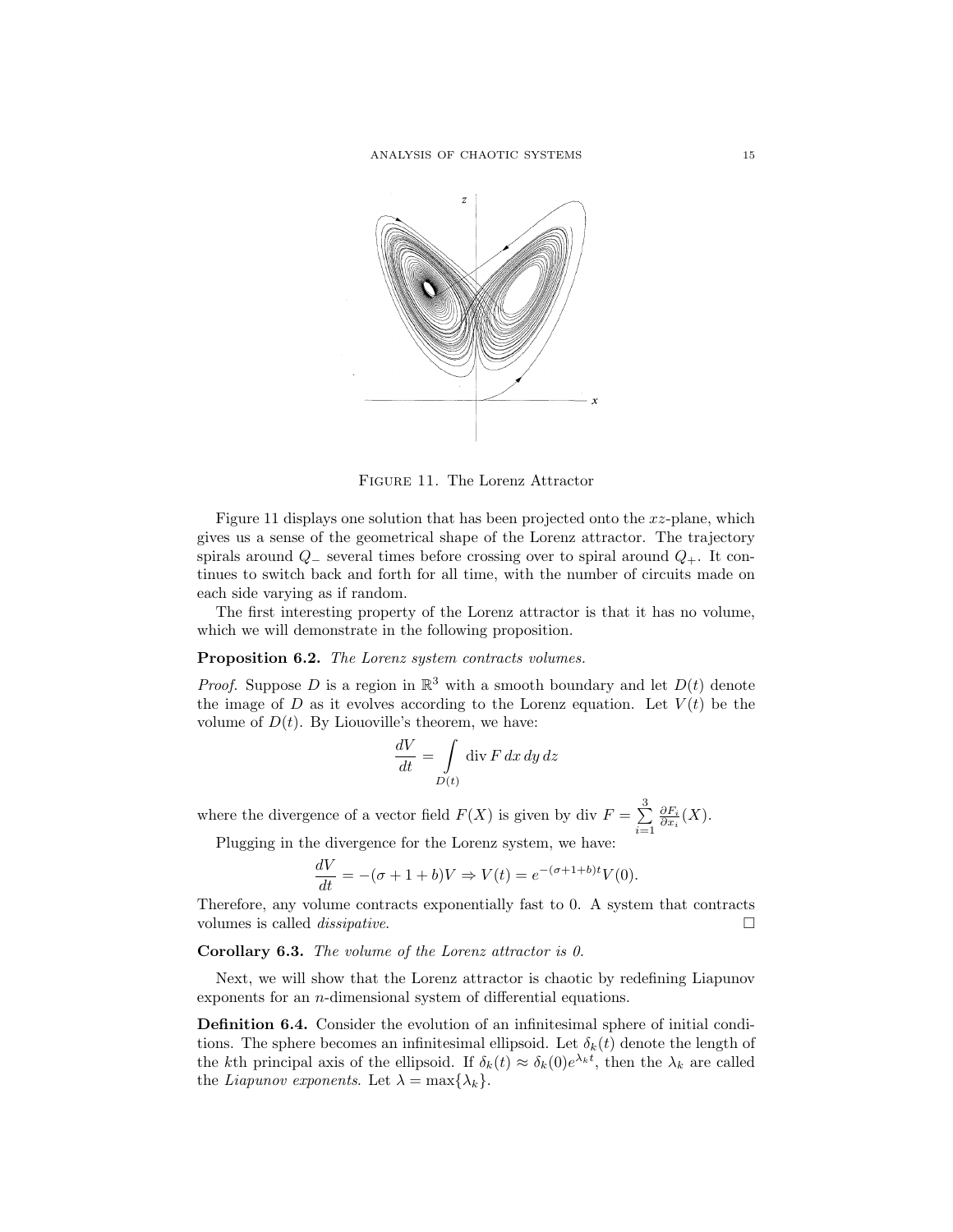

Figure 13. The Lorenz Map

Remark 6.5. Let  $x(0)$  be a point on the attractor and let  $x(0) + \delta(0)$  be a nearby point. Let  $\delta(t)$  be the separation in the two orbits at time t. Then,  $|\delta(t)| \approx |\delta(0)|e^{\lambda t}$ . A plot of ln $|\delta(t)|$  versus t is shown in Figure 12. The initial slope is  $\lambda \approx 0.9$ . Eventually, the plot saturates, or levels off, since the maximum distance possible on the attractor is achieved. As before, a positive  $\lambda$  indicates sensitive dependence on initial conditions. Therefore, the Lorenz attractor is chaotic.

Next, we will examine the Lorenz map, a beautiful result that emerges out of the chaotic behavior.

Definition 6.6. Lorenz noted that the trajectory appeared to only leave one spiral after reaching a threshold distance from the center. Moreover, the amount by which the threshold is exceeded seemed to determine the number of spirals in the next circuit. Lorenz defined  $z_n$  to be the nth local maximum of  $z(t)$  and plotted  $z_{n+1}$ versus  $z_n$ . The result is plotted in Figure 13. We will denote this function f and define the Lorenz map as  $z_{n+1} = f(z_n)$ .

It is difficult to distinguish between chaotic behavior and a trajectory that eventually settles down and becomes periodic. No argument has yet been made that has shown that the latter case does not occur for the Lorenz system. However, we can show, in following proposition, that if the Lorenz system has any closed orbits, they must necessarily be unstable.

Proposition 6.7. If the Lorenz system has any closed orbits, they are unstable.